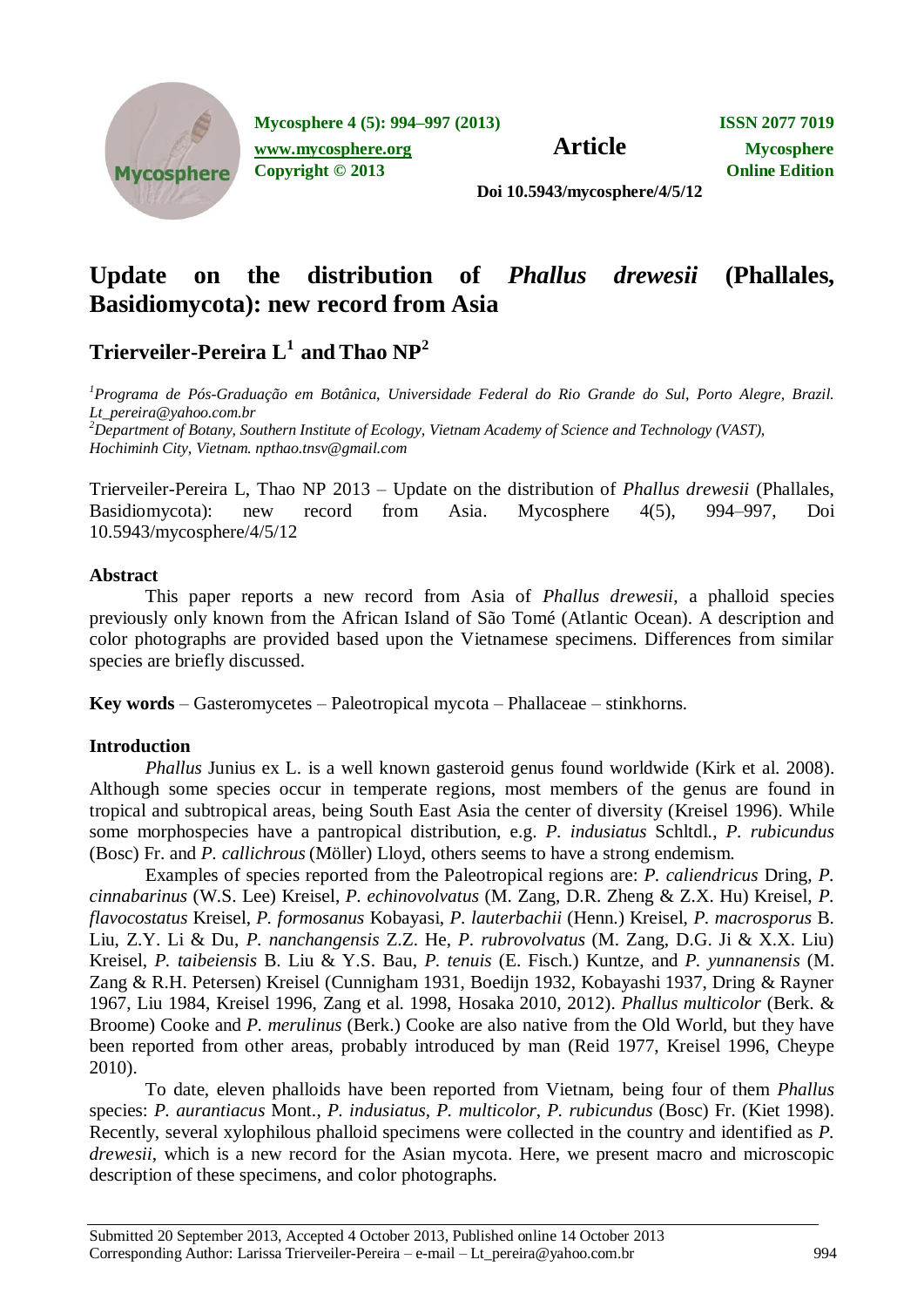

**Figs 1**–**2** – *Phallus drewesii* in situ. 1 Unexpanded basidiomata. 2 Expanded and unexpanded basidiomata. – Bars  $= 1$  cm. Photographs are copyright of HungNguyen.

#### **Materials & Methods**

Field expeditions have been carried out in Bidoup Núi Bà (12°00' to 12°52'N, 108°17' to 108°42'E), a Vietnamese National Park with 66,047 hectares. Almost 91% of this area is covered with mostly primary forests of different kinds, including middle-mountain evergreen, coniferous broad-leaved mixed forest, high-mountain dwarf forest, mossy forest, bamboo, savanna and others (http://bidoupnuiba.gov.vn). Fungal specimens were photographed in the field, and later were slowly dried in laboratory.

Specimens were examined according to traditional techniques on gasteromycetes taxonomy (Miller & Miller 1988). Colors were coded according to Kornerup & Wanscher (1978) and referred to dry material, unless otherwise stated. Voucher material is kept at Herbaria SGN and ICN (Thiers 2011).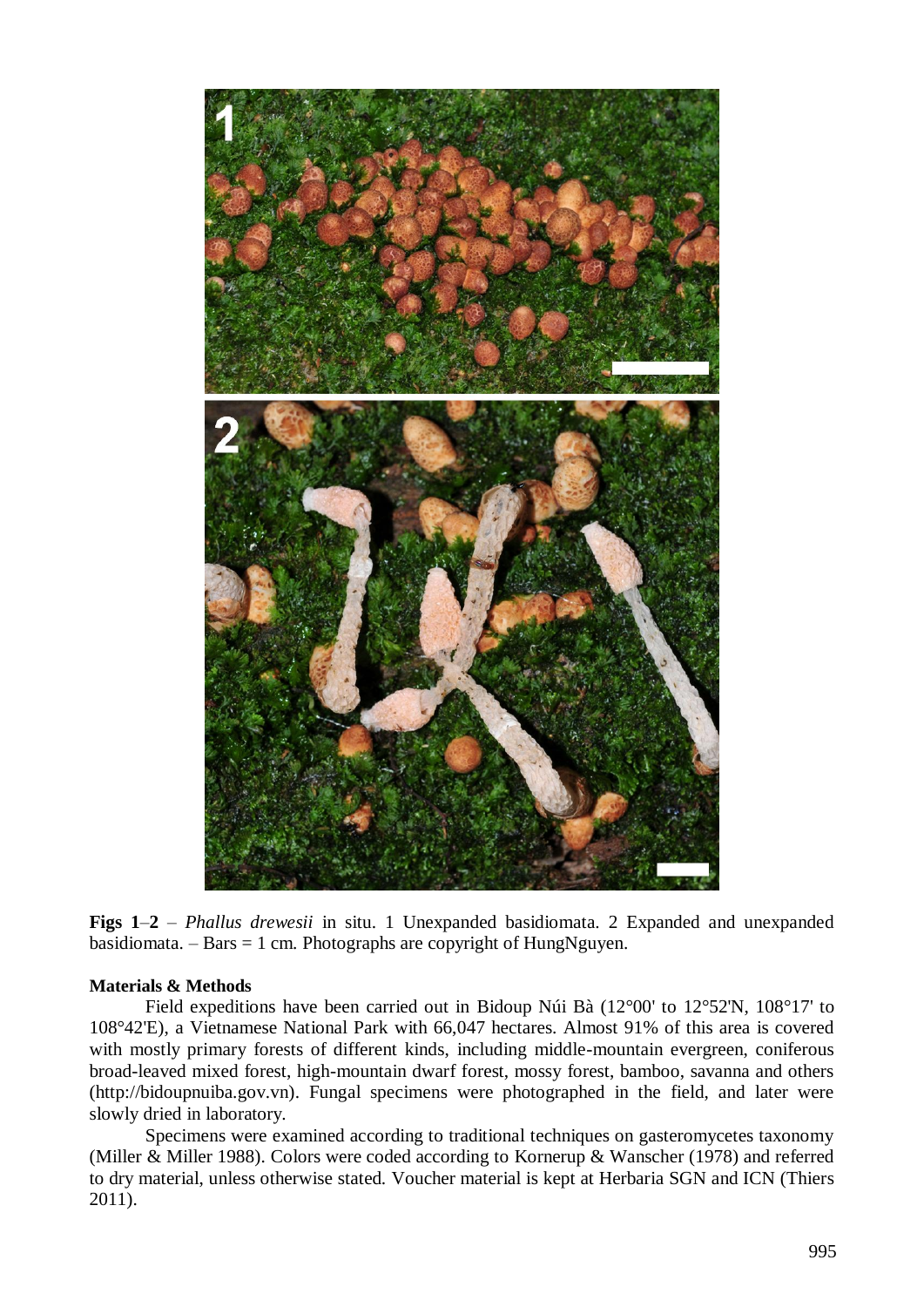### **Results**

*Phallus drewesii* Desjardin & B.A. Perry, *Mycologia* 101(4): 545 (2009). Figs 1–2 Unexpanded basidiomata ovoid to subglobose,  $0.3-1.5$  cm high  $\times$  0.3–0.8 cm diam., pale yellow (4A3) to light yellow (5A4), with brownish (6E4) to dark blond scales (5D4); mycelial strands attached to the base, dirty white, branched, up to 2.7 cm in length. Expanded basidiomata up to 7 cm high; pseudostipe decurved, tapering towards the apex, 2.0–4.6 cm high  $\times$  0.2–0.5 cm diam.; surface deeply reticulate, with more or less polygonal reticulations, whitish when fresh, light yellow when dried (4A4); receptacle conical to narrow conical, with a flat tip and a conspicuous pore at the apex (pore up to 0.3 cm in diam.), surface deeply reticulate, dull yellow (3B3) to yellowish gray (3B2) under the gleba. Gleba mucilaginous, olive brown (4F4), fetid.

Basidiospores cylindrical, usually attenuate at one side,  $3.2-4.0 \times 1.2-1.8$  µm, faintly greenish tinted in KOH, smooth, thin-walled. Receptacle and pseudostipe composed of pseudoparenchymatous hyphae, globose, sugblobose to irregular in shape, up to 48 µm in diam., hyaline, thin-walled. Volva externally composed of hyaline, interwoven hyphae.

Habitat – lignicolous.

Known distribution – Paleotropical (Desjardin & Perry 2009; present study).

Material examined –Vietnam, Lâm Đồng province, Bidoup Núi Bà National Park, Giang Ly station, growing gregarious on mossy decaying bark, 17 Jun 2013, N.P. Thao, VN-05 (SGN, ICN).

Notes – *Phallus drewesii* is characterized by small gregarious basidiomata growing on rotten wood. The immature forms are ovoid, yellowish to brownish; and mature forms have a whitish, deeply reticulate pseudostipe and receptacle (Desjardin & Perry 2009). Other small xylophilous *Phallus* species found in the Paleotropics are: *P. tenuis*, *P. tenuissimus* T.H. Li, W.Q. Deng & B. Liu, and *P. minusculus* Kreisel & Calonge, but all of them have spongy pseudostipe. *Phallus tenuis* and *P. tenuissimus* are Asian species (Cunningham 1931, Boedijn 1932, Liu 1984, Imazeki et al. 1988, Li et al. 2005) and basidiomata have yellowish pseudostipe and receptacle. *Phallus minusculus* is an African species recently described from Tanzania (Kreisel & Calonge 2002).

In the Neotropics, the only small xylophilous phalloid known to occur is *Xylophallus xylogenus* (Mont.) E. Fisch. (Fischer 1933, Sáenz & Nassar 1982, Gómez & Gazis 2006, Cheype 2010, Trierveiler-Pereira & Silveira 2012), and it can be easily separated from *P. drewesii* due its smaller basidiomata (up to 15 mm high, including the volva) and smooth receptacle. A key to small xylophilous phalloid species was presented by Trierveiler-Pereira & Silveira (2012).

## **Acknowledgements**

This study had financial assistance from the project TN3/T09 within the Vietnam National Key Programme KHCN-TN3/11-15 (Central Highland Programme No. 3). We also acknowledge NLX Bach and NN Hung for their support.

#### **References**

- Boedijn KB. 1932 The Phallineae of the Netherlands East Indies. Bulletin du Jardin Botanique de Buitenzorg, Sér. III 12, 71–103.
- Calonge FD, Kreisel H. 2002 *Phallus minusculus* sp. nova from tropical Africa. Feddes Repertorium 113(7–8), 600–602.
- Cheype J-L. 2010 Phallaceae et *Clathrus* récoletés en Guyane française. Bulletin Mycologique et Botanique Dauphiné-Savoie 197, 51–66.
- Cunningham GH. 1931 The gasteromycetes of Australasia X. The Phallales, part I. Proceedings of the Linnean Society of New South Wales 56, 1–15.
- Desjardin DE, Perry BA. 2009 A new species of *Phallus* from São Tomé, Africa. Mycologia 101(4), 545–547.